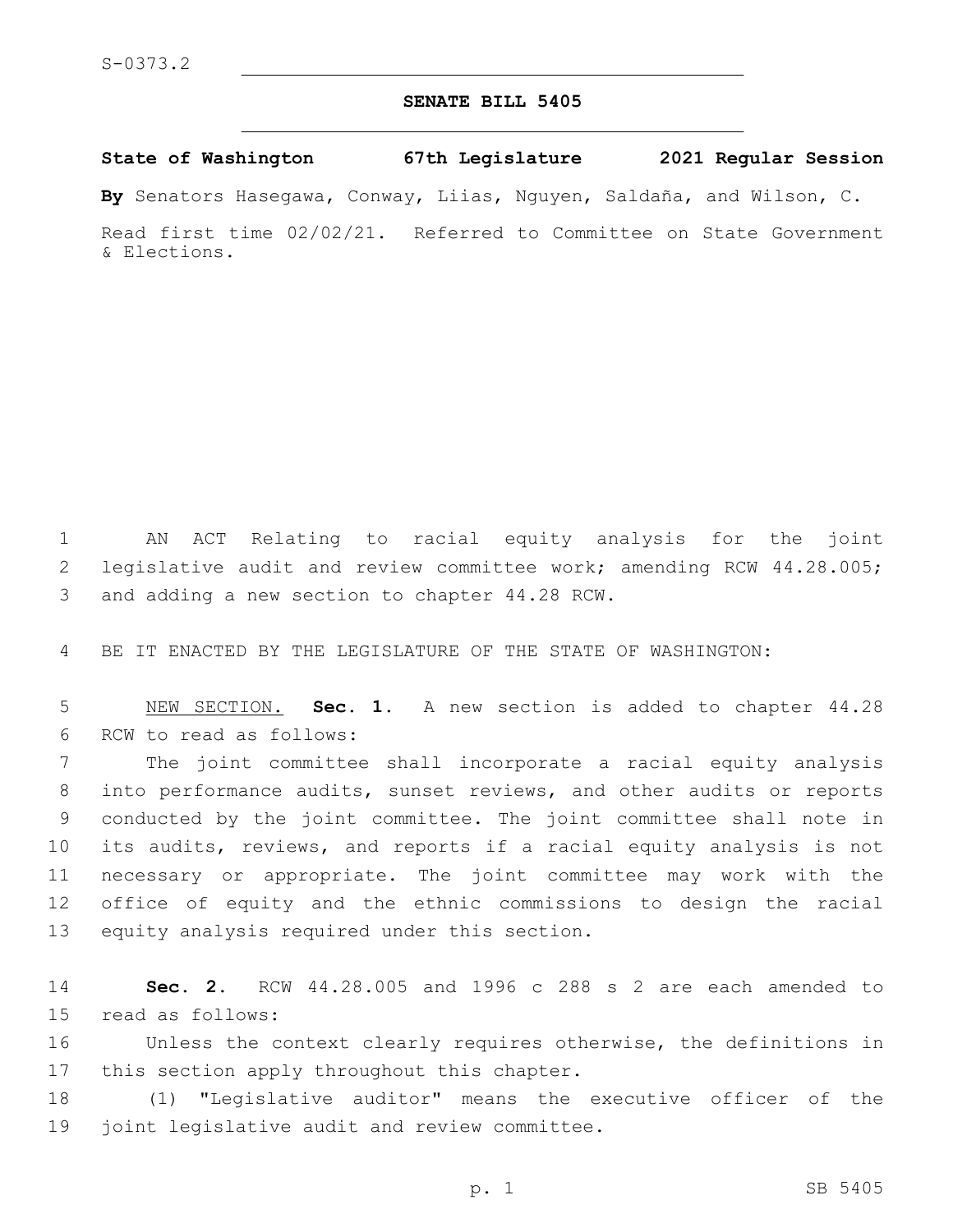(2) "Economy and efficiency audits" means performance audits that establish: (a) Whether a state agency or unit of local government receiving state funds is acquiring, protecting, and using its resources such as personnel, property, and space economically and efficiently; (b) the causes of inefficiencies or uneconomical practices; and (c) whether the state agency or local government has complied with significant laws and rules in acquiring, protecting, 8 and using its resources.

 (3) "Ethnic commissions" means the Washington state commission on African American affairs established in chapter 43.113 RCW, the Washington state commission on Asian Pacific American affairs established in chapter 43.117 RCW, and the Washington state commission on Hispanic affairs established in chapter 43.115 RCW.

 (4) "Final compliance report" means a written document, as 15 approved by the joint committee, that states the specific actions a state agency or unit of local government receiving state funds has taken to implement recommendations contained in the final performance audit report and the preliminary compliance report. Any recommendations, including proposed legislation and changes in the agency's rules and practices or the local government's practices, based on testimony received, must be included in the final compliance 22 report.

 $((44))$   $(5)$  "Final performance audit report" means a written document adopted by the joint legislative audit and review committee that contains the findings and proposed recommendations made in the preliminary performance audit report, the final recommendations adopted by the joint committee, any comments to the preliminary performance audit report by the joint committee, and any comments to the preliminary performance audit report by the state agency or local 30 government that was audited.

31  $((+5+))$   $(6)$  "Joint committee" means the joint legislative audit 32 and review committee.

 $((+6))$   $(7)$  "Local government" means a city, town, county, special purpose district, political subdivision, municipal corporation, or quasi-municipal corporation, including a public 36 corporation created by such an entity.

 $(1, 37)$  ( $(1, 7)$ )  $(8)$  "Performance audit" means an objective and systematic assessment of a state agency or any of its programs, functions, or activities, or a unit of local government receiving state funds, by an independent evaluator in order to help public officials improve